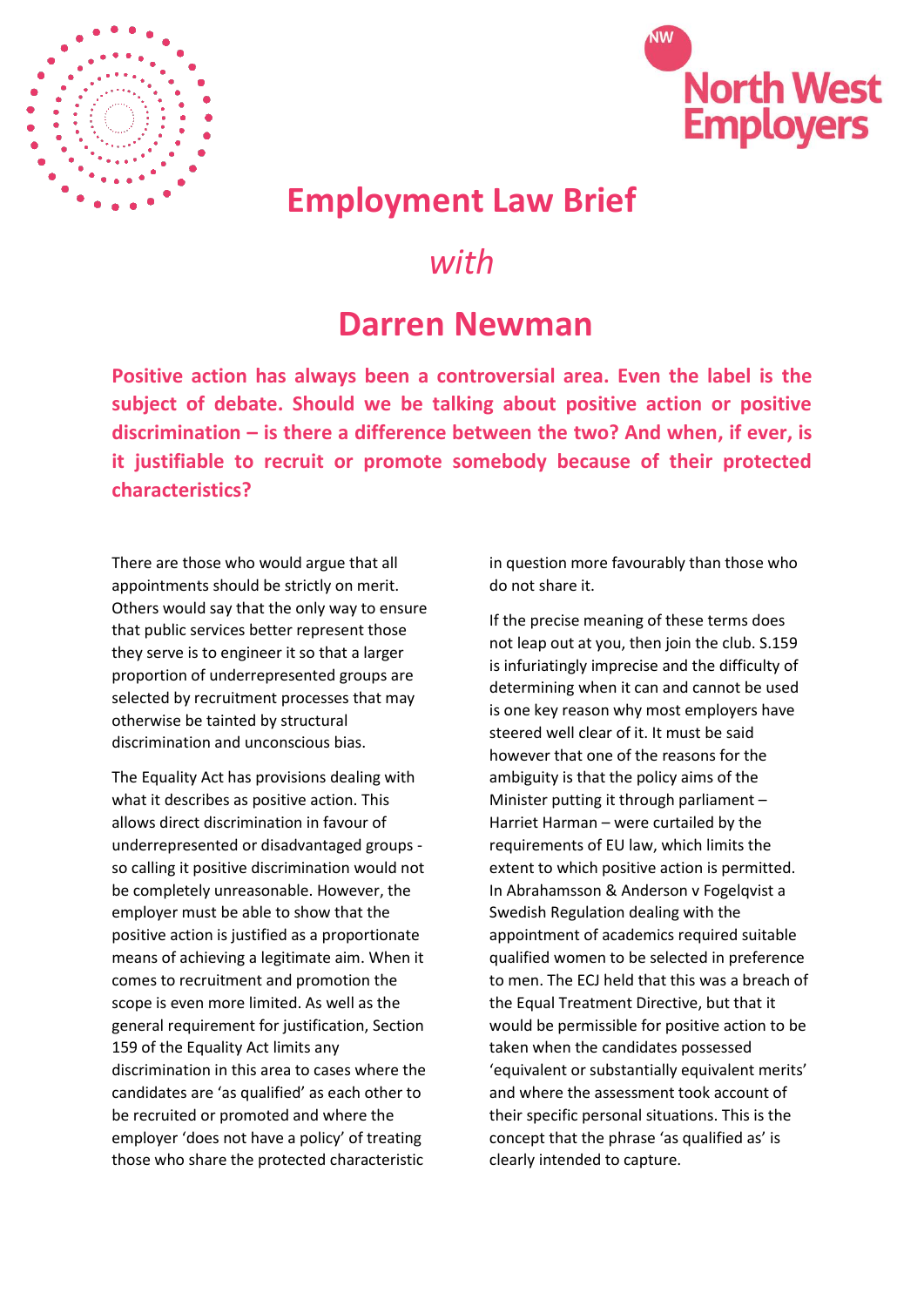

Some have argued that the requirement for candidates to be 'as qualified as' each other means that positive action can only be used as a tie-breaker – a final criterion to be applied when the employer can't think of any other basis for distinguishing between candidates. This probably goes too far. S.159 does not just apply to the final selection of candidates – it covers any direct discrimination in the context of recruitment or promotion. It could apply to the initial sift of applications, or the way in which selection criteria were applied to arrive at a short-list. At these earlier stages the employer has not completed its assessment of candidates and does not know which of them might turn out to be the best - all it knows is that each is as qualified as the other on the basis of the selection criteria that have been applied at that stage.

On the other hand, Government guidance on the application of S.159 specifically warns against an employer setting an artificially low threshold for candidates to qualify for a job and then claim that everyone who clears that threshold is equally qualified. This is just guidance of course, and it is ultimately for the courts to determine what 'as qualified as' means.

They may soon be asked to do just that. We now have a Tribunal decision in the case of Furlong v Chief Constable of Cheshire Police. In that case an applicant for a role as police constable was rejected in favour of candidates who were either women, BME or LGBT and successfully claimed discrimination on the grounds of sex, race and sexual orientation. The employer claimed that they were entitled to favour underrepresented groups under S.159, but the Tribunal rejected this defence.

What the police tried to argue was that everyone who passed through the selection process – which included a combination of written assessments and an interview - was

suitable to recruited and could therefore be 'deemed equal' - with the result that the employer was thereafter free to give priority to those candidates from underrepresented groups. The Tribunal disagreed. It could not really be said that everyone who had 'passed' the selection process was as qualified as anyone else to be recruited. Within that group there were those who had passed with flying colours and those who had just scraped through. Indeed, the employer's argument was seriously undermined by the fact that once the favoured candidates had been selected the remaining positions were offered according to how well the individual candidate had done in the selection. In any event, the Tribunal found that the positive action taken in this case was not a proportionate means of achieving a legitimate aim. The force should have waited to see how other positive action measures designed to encourage a more diverse range of candidates to come forward was bedding in before resorting to this more extreme measure.

This is an important point. Selecting candidates on the grounds of their race, sex or sexual orientation is highly discriminatory and should generally be a last resort once other positive action measures have failed. This could include targeted advertising campaigns, outreach to local schools and colleges or a careful review of selection criteria to ensure that they are not needlessly deterring women or minorities from coming forward. Employers should also of course think carefully about the culture of organisations and ask whether they are as inclusive as they should be. Actual discrimination in the selection of candidates should only be a last resort.

It is important to stress that Furlong v Chief Constable of Cheshire Police is just a Tribunal decision. It does not set a legal precedent and I would expect an appeal. Indeed, this could